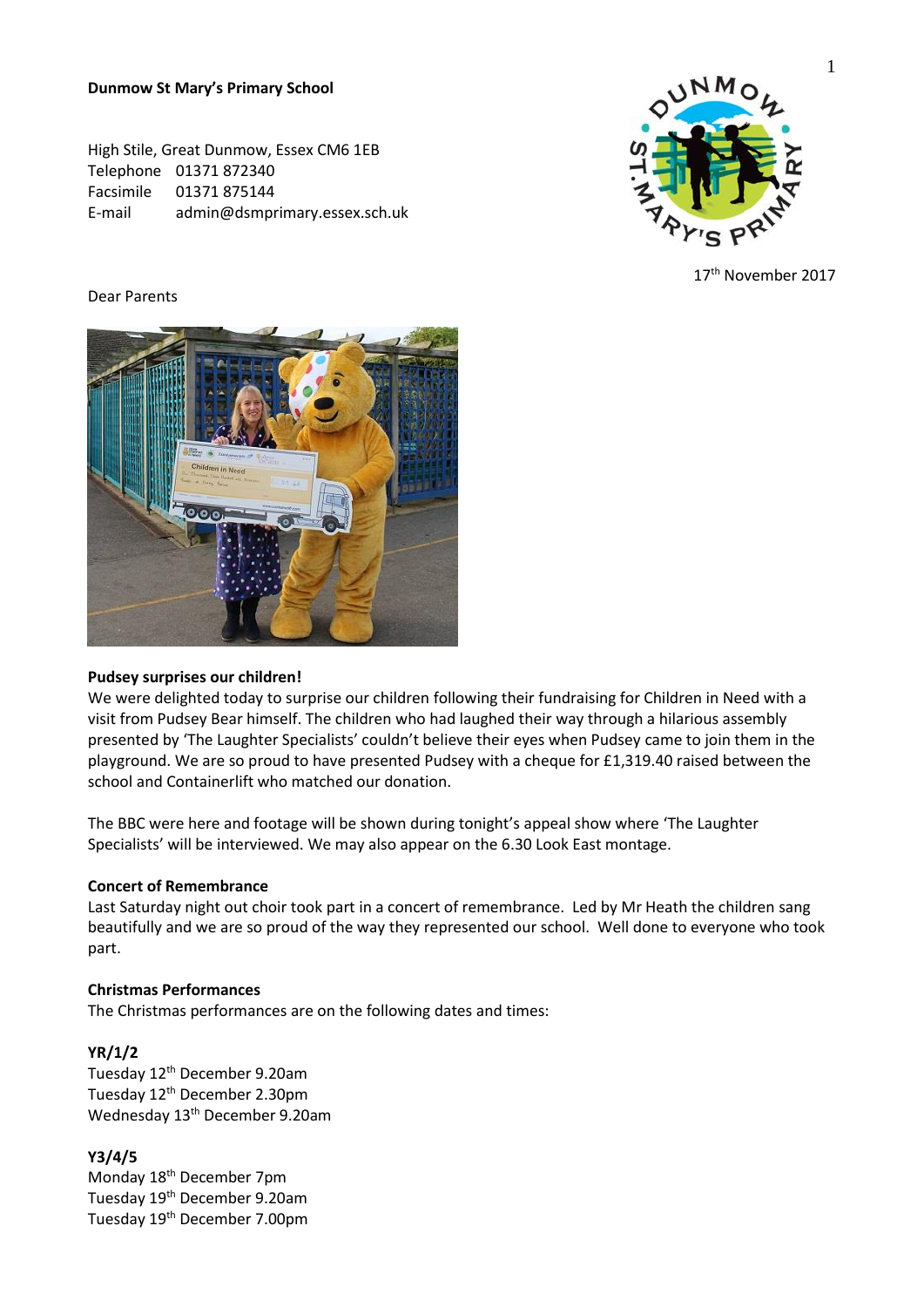There will be enough tickets for each family to have 2 tickets. This could be 2 tickets at the same performance or one ticket for one performance and one ticket for another performance.

If you require tickets for the **YR/1/2** performance please fill out the slip at the bottom of this newsletter. In the next couple of weeks you will then receive a programme which will be your ticket for your seat. We will not be able to allow you into the hall without your programme until everyone else is seated. **Please note that in all these performances people will need to remain seated so as not to block fire exits and push chairs and buggies will need to be left outside the hall.** Reply slips for the Y3/4/5 performances will be sent out at a later date as the show is later in the term.

### **Carol Service in Church**

This will take place on Monday 11<sup>th</sup> December as soon as all the children are in church. Hopefully, we will start by 9.45am. As always, parents are welcome to attend.

## **Live Nativity**

St Mary's have a live nativity taking place on Sunday 10<sup>th</sup> December. The event starts in the town square at 3 pm and the procession will make its way to the church.

## **School Awards**

The following children received our 'Learner of the Week' awards on Monday:

| Charley Jeakins $6TH$   | Lily Gaunt 3SJ    |
|-------------------------|-------------------|
| Luke Howells 6BH        | Archie Frew 3LW   |
| Freya Horrocks 5LO      | Quinn Wilby 2BR   |
| <b>Carrie Amott 5NT</b> | Annie Ramage 2NT  |
| Lily Sargeant 4RB       | Poppy Jaggard 1LB |
| Ella Hawkins 4CJ/AC     | Mia Clayton 1SH   |

## **PTA**

This year the PTA Xmas Bazaar Raffle gives you two chances of winning a prize as there will be a School Draw at the Friday Bazaar and another on the 5th January. This is because we have joined forces with other PTA's for The Big PTA Raffle. You could even win a car! Check out the raffle tickets coming home with your child today for details of all the amazing prizes. Your child is being sent home with one book of 5 £1 tickets for the draws. Any ticket that wins a prize provided by our PTA at the bazaar will be re-entered into the Big Draw in January. Please sell what you can and return the stubs with money to the School Office. The Office will have spares if you need more tickets. Please remember to write all your details on the stub as we will not be able to do this for you.

We are also running our popular 'Turkey Raffle' to have a chance to win your Sweetlands Christmas turkey. Tickets are £1 a strip and will be available to buy at Tesco on Sunday 26th November and at the Bazaar on Friday 1st December. The winner will be drawn at the Bazaar so we have plenty of time to organise how and when you want to collect your turkey from the butcher.

### **Photos/Videos at Sports Events**

Please be aware that you are not able to take photos/videos of children at sports events. Teachers and TAs from each school can take photos of their own children but not parents. This is so we don't infringe other schools' photo permission policies. All local schools are sending this message to parents.

### **Assessment Week**

This year we are introducing a week of assessments each term from Y2 – Y6 so that we can back up our teacher assessments with some more formal results. Next week the children will be carrying out these assessments in Reading, Writing and Maths and also in Spelling and Grammar in Y3 – 6. There is no reason for the children to be worried by these tests – they are purely for us to track progress and set targets. Some year groups will not have homework next week.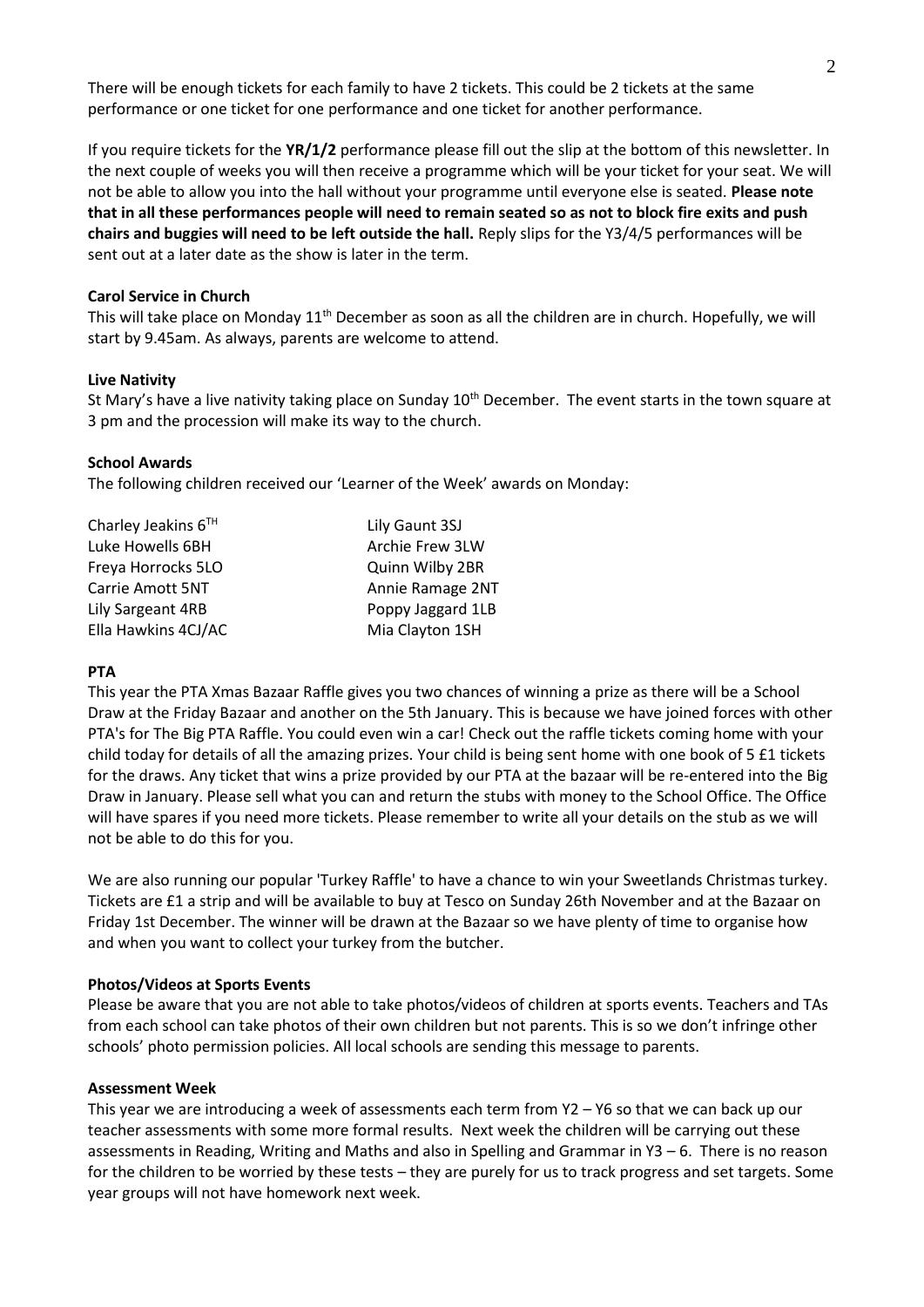## **St Mary's Church Nursery**

The Nursery are celebrating their 20<sup>th</sup> anniversary. A number of our existing and former pupils have attended the nursery and are welcome to join their celebrations. Please see the attached flyer.

### **Parents of children due to start school in September 2018**

Parents of children born between 1.9.13 and 31.8.14 should apply for Primary School places between 13<sup>th</sup> November 2017 and 15<sup>th</sup> January 2018. Further information is available on the website: www.essex.gov.uk/admissions

## **Term Dates Next Year 2018/2019**

Alongside this letter are the term dates for the next academic year (2018/2019) as I know some families are thinking about booking their summer holiday. Term starts on Tuesday 4<sup>th</sup> September but this will be a nonpupil day and the children will be back in school on Wednesday 5th September. The other non-pupil days will be set and confirmed at a later date.

### **Upcoming events**

| <b>Week commencing Monday 20th November</b> |                                                          |  |
|---------------------------------------------|----------------------------------------------------------|--|
| Tuesday 2pm                                 | Prospective Parents welcome in school for a teddy bears  |  |
|                                             | picnic and tour                                          |  |
| Wednesday 10.45am                           | 4CJ/AC Class Assembly – parents please arrive at 10.40am |  |

Yours sincerely Clare Griffiths